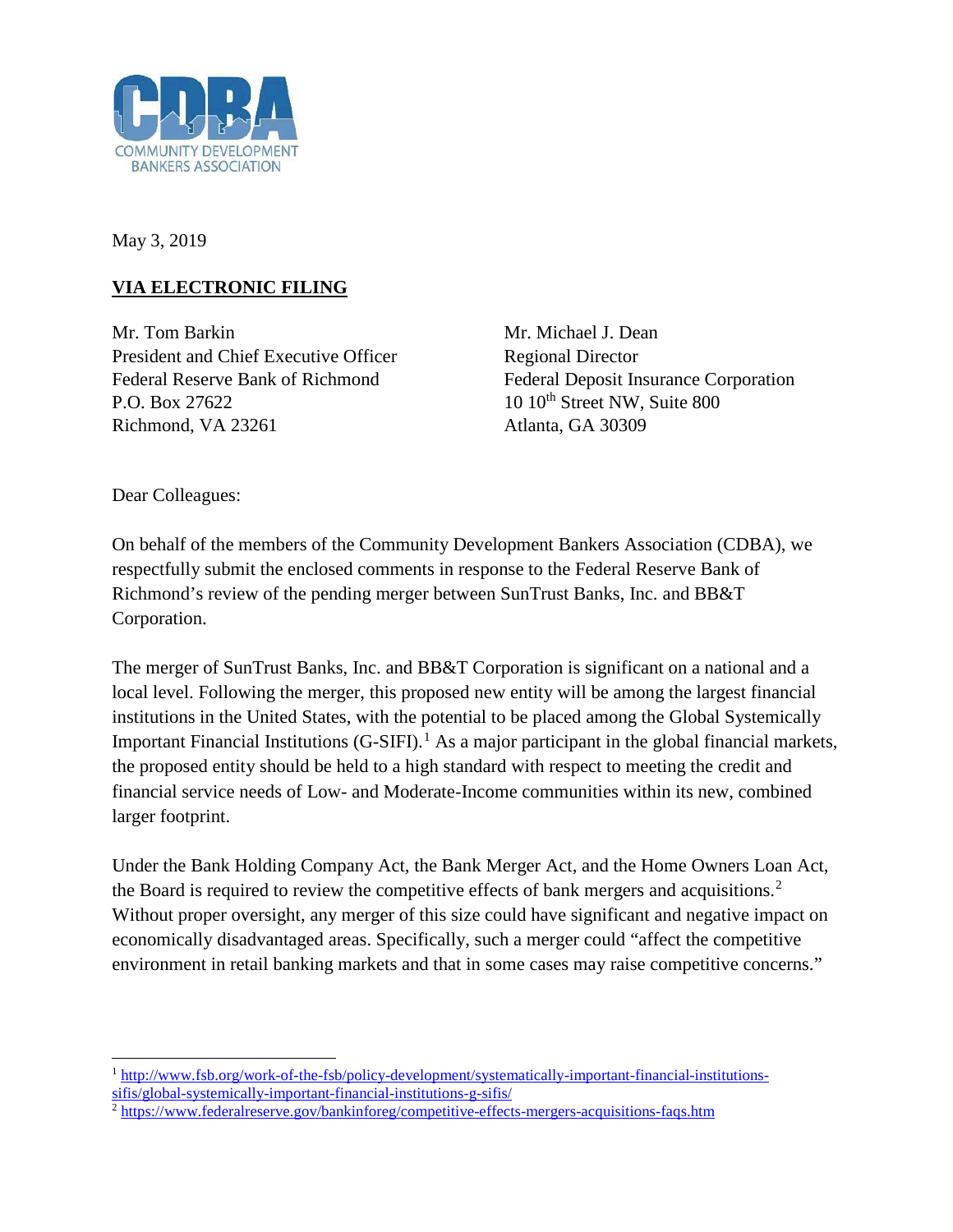To mitigate potential negative impacts, we strongly encourage the merged institution to develop a robust community development program to ensure that Low- and Moderate-Income communities are well served. A key component of such a program should include initiatives that support Community Development Financial Institutions (CDFIs), including CDFI banks. With an estimated asset size of \$442 billion, the new bank should develop CDFI initiatives that are at least comparable in size and scope as those of its new large bank peer group. Bank of America, J.P. Morgan Chase, and Citi are comparable in asset size to that of the proposed merged bank and their CDFI initiatives can serve as models:

- Wells Fargo has had a program in place since 2015 titled Wells Fargo Works for Small Business: Diverse Community Capital (DCC) program. Through this program, Wells has awarded \$94.8 million to 92 CDFIs, sustaining more than 45,000 local jobs in the areas they serve. $3$
- Bank of America's Innovative Partnerships Program has channeled more than \$200 million into CDFIs in 2018, and maintains a \$1.5 billion CDFI portfolio. In addition to its lending activities, Bank of America Charitable Foundation is providing \$1.3 million in grants in over two years to help CDFIs manage their operating costs.<sup>[4](#page-1-1)</sup>
- Citi began the Communities at Work Fund in 2010, initially capitalized with \$200 million. It also launched Community Progress Makers Fund to support CDFIs, with a \$20 million, two-year initiative to support high-impact community organizations driving economic opportunities in their communities.<sup>[5](#page-1-2)</sup>

We strongly encourage the new bank to revamp and strengthen its community development programs. In their merger application, the entities stated that "the combined bank will not diminish the CRA activity levels of Branch Bank and SunTrust Bank aggregated together," citing both banks' current CRA ratings, of "Outstanding," and "Satisfactory," respectively.[6](#page-1-3) This statement suggests a continuance of existing strategies that were designed separately -- each for a much smaller bank -- than that of the new bank that will be created in this merger. A continuance of existing CRA practices and activity levels is insufficient within the context of a larger bank and compared to its new peer group.

In summary, we strongly encourage the Federal Reserve to ensure that the new bank created by the merger of SunTrust Banks, Inc. and BB&T Corporation has robust community development performance appropriate for its size, scope and complexity. As part of such an effort, we

l

<span id="page-1-0"></span><sup>&</sup>lt;sup>3</sup> [https://newsroom.wf.com/press-release/community-banking-and-small-business/wells-fargo-invests-185-million](https://newsroom.wf.com/press-release/community-banking-and-small-business/wells-fargo-invests-185-million-grants-ease)[grants-ease](https://newsroom.wf.com/press-release/community-banking-and-small-business/wells-fargo-invests-185-million-grants-ease)

<span id="page-1-1"></span><sup>4</sup> <https://about.bankofamerica.com/en-us/partnering-locally/cdfi.html#fbid=QSIcVX8nbSP>

<span id="page-1-2"></span><sup>5</sup> <https://www.citigroup.com/citi/foundation/programs/community-progress-makers-fund.htm>

<span id="page-1-3"></span><sup>6</sup> Application to the Board of Governors of the Federal Reserve System by BB&T Corporation for prior approval to acquire by merger Suntrust Banks, Inc. and Suntrust Holding Company, pursuant to Sections 3(a)(3) and 3(a)(5) of the Bank Holding Company Act and Section 225.15 of Regulation Y.